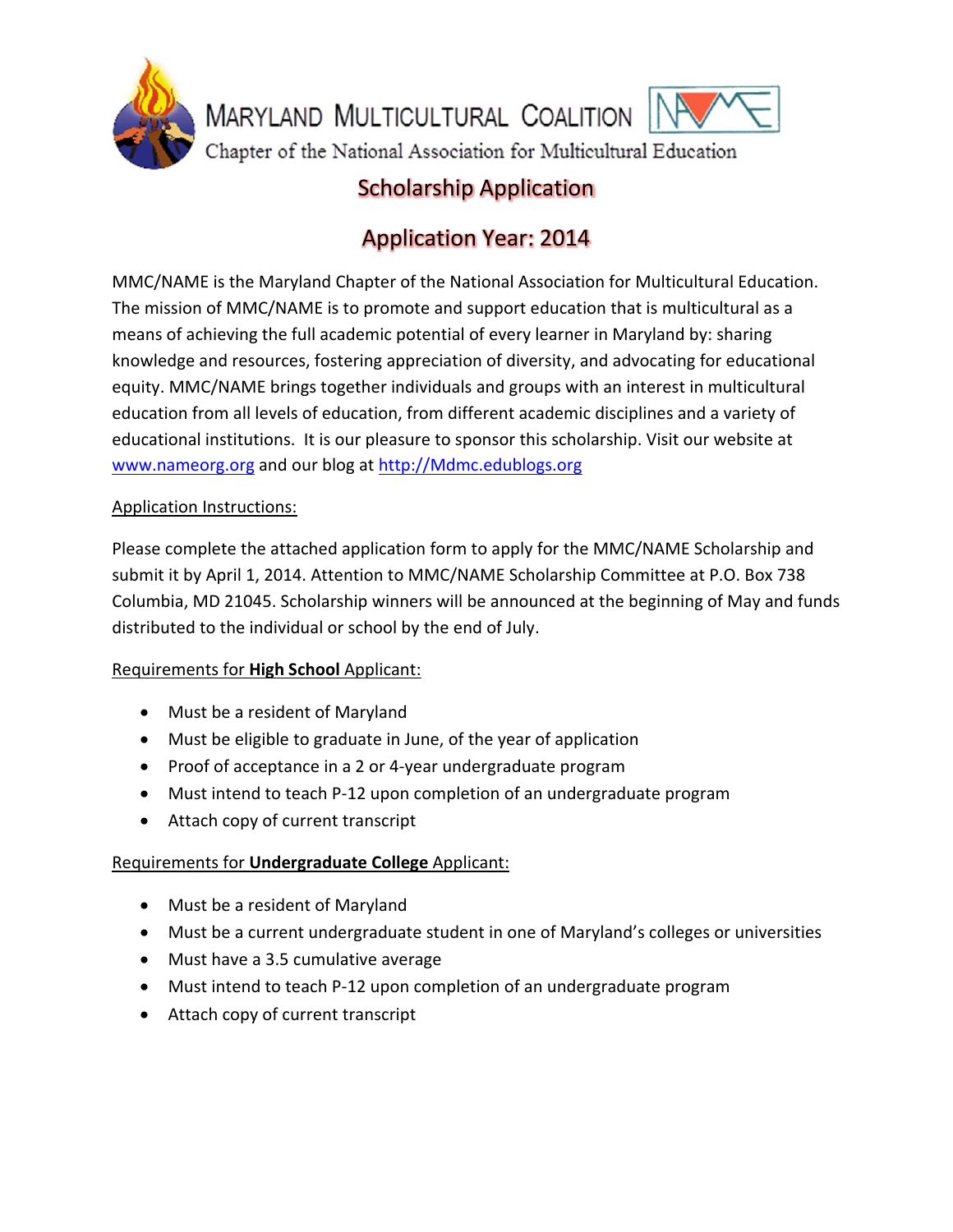| MARYLAND MULTICULTURAL COALITION<br>Chapter of the National Association for Multicultural Education<br><b>Personal Information</b> |                                      |  |  |
|------------------------------------------------------------------------------------------------------------------------------------|--------------------------------------|--|--|
|                                                                                                                                    |                                      |  |  |
|                                                                                                                                    |                                      |  |  |
| and the control of the control of the control of the control of the control of the control of the control of the                   |                                      |  |  |
|                                                                                                                                    |                                      |  |  |
| <b>Educational Information</b>                                                                                                     |                                      |  |  |
| College GPA: _________ Attach current transcript                                                                                   |                                      |  |  |
| <b>HIGH SCHOOL ONLY:</b>                                                                                                           |                                      |  |  |
|                                                                                                                                    |                                      |  |  |
|                                                                                                                                    |                                      |  |  |
| Please circle one: SAT ACT                                                                                                         |                                      |  |  |
| SAT Math: 1988                                                                                                                     | ACT English: 1997                    |  |  |
| SAT Verbal: _________                                                                                                              | ACT Math: ___________                |  |  |
| SAT Total: <u>______________</u>                                                                                                   | ACT Reading: ________                |  |  |
|                                                                                                                                    | ACT Science: <u>New York Barness</u> |  |  |
|                                                                                                                                    | ACT Composite Score: ______          |  |  |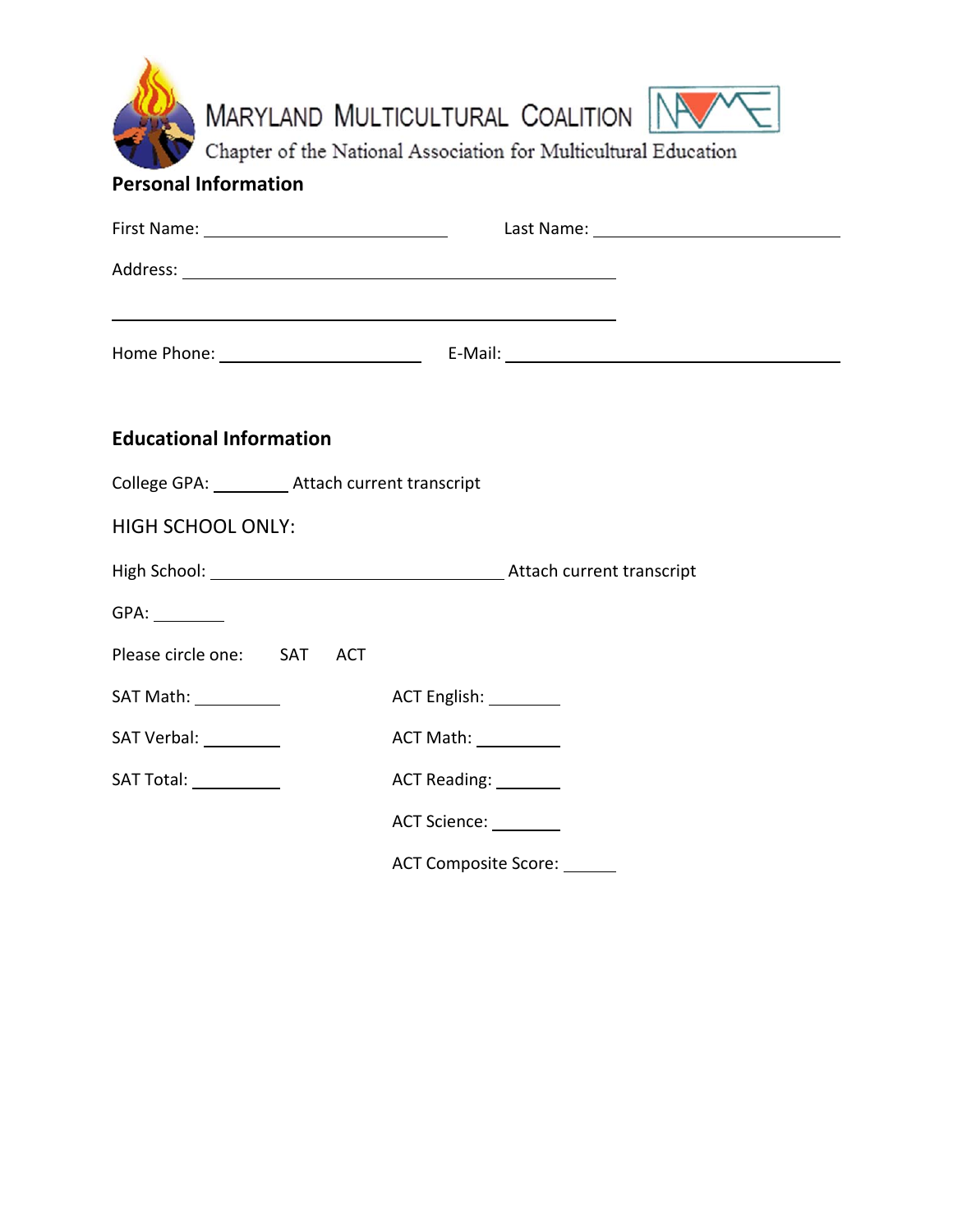

**Extracurricular Activities** (High School and College Applicants)

| <b>Activity</b>                                                                                                            | <b>Roles and Responsibilities</b>                                                        |
|----------------------------------------------------------------------------------------------------------------------------|------------------------------------------------------------------------------------------|
| 1.<br><u> The Communication of the Communication</u>                                                                       |                                                                                          |
| 2.<br><u> Alexandria de la contrada de la contrada de la contrada de la contrada de la contrada de la contrada de la c</u> |                                                                                          |
|                                                                                                                            |                                                                                          |
| 3.<br><u> The Communication of the Communication of the Communication of the Communication of the Communication of</u>     |                                                                                          |
| 4.<br><u> 1989 - Johann Barbara, martxa alemaniar a</u>                                                                    |                                                                                          |
|                                                                                                                            |                                                                                          |
| 5.<br><u> 1980 - John Stein, Amerikaansk politiker (</u>                                                                   |                                                                                          |
| from each person.                                                                                                          | Please provide two reference, one personal and one school based with a letter of support |
| Personal Reference:                                                                                                        |                                                                                          |
| Name: 2008 2009 2010 2021 2022 2023 2024 2022 2023 2024 2022 2023 2024 2022 2023 2024 2022 2023 2024 2022 2023             |                                                                                          |
|                                                                                                                            |                                                                                          |
|                                                                                                                            |                                                                                          |
| Daytime phone number ________________________                                                                              |                                                                                          |
|                                                                                                                            |                                                                                          |
| <b>School based Reference:</b>                                                                                             |                                                                                          |
|                                                                                                                            |                                                                                          |
|                                                                                                                            |                                                                                          |
|                                                                                                                            |                                                                                          |